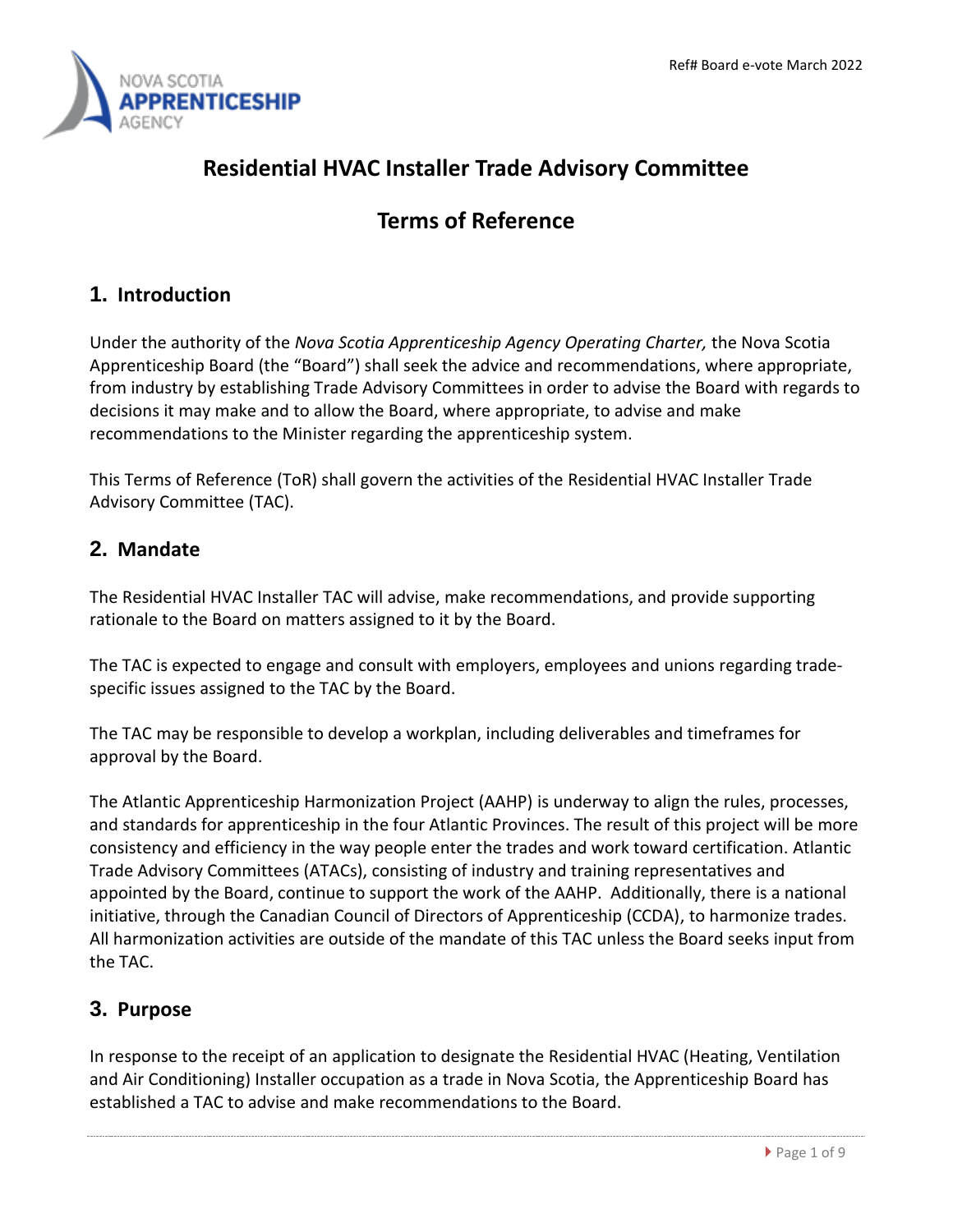The Board is mandating the TAC to undertake the following activities in sequence, such that upon completion of tasks a) and b) the TAC will seek approval of the Board before proceeding with tasks c) through g).

- a) Explore and research how the Residential Refrigeration and Air Conditioning Mechanic trade works in other jurisdictions (i.e. Ontario and Manitoba) and determine the scope of practice;
- b) Determine the threshold/parameters within which this trade will operate within the construction industry. The Atlantic Home Building and Renovation Sector Council defines *residential* as "all aspects of construction, renovation and maintenance of structures built under Part 9 of the building code (single family homes, duplexes, townhomes, row homes, manufactured housing and multi-unit, wood framed, three-story structures), as well as the completion, interior finishing, renovation and maintenance of residential dwelling units in all Non Part 9 structures (apartments and condominiums)."
- c) Explore the impacts, benefits and risks, including the impact to the Refrigeration and Air Conditioning Mechanic trade, should Residential HVAC Installer become a designated trade in Nova Scotia;
- d) Review and verify trade-specific labour market information and outlooks;
- e) Advise the Board regarding an industry consultation, including who will be consulted and how the consultation will be conducted, to validate the approach by the TAC regarding trade designation;
- f) Provide the Board with regular updates on TAC work/progress;
- g) Advise on other matters as assigned by the Board.

#### **4. Membership**

The Residential HVAC Installer TAC will be comprised of no fewer than 4 persons, at least one of whom is an employer representative and one of whom is an employee representative.

TAC members are to be actively involved in the related trade/industry. Actively involved means: practitioner; currently working in the related trade(s); working in a supervisory role with apprentices and/or journeyperson(s) in the related trade(s); or, considered appropriate for TAC membership by the Board.

In addition to being a qualified person, a person appointed by the Board to the Residential HVAC Installer TAC must be reflective of the balance of interests in relation to the issue that is the subject of the mandate.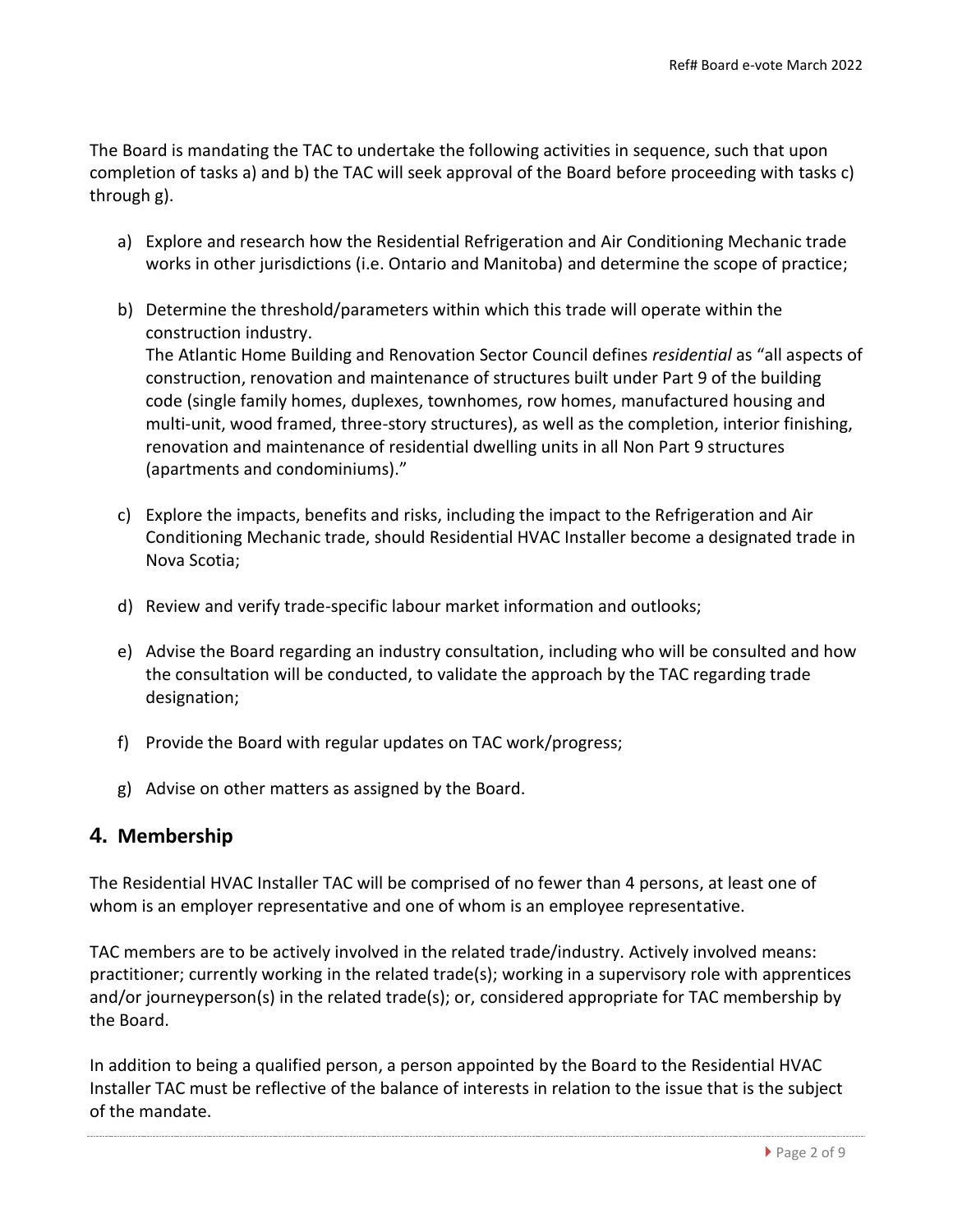The TAC is to reflect the diversity that exists in Nova Scotia and the Board shall strive to appoint, where possible, Indigenous Peoples, African Nova Scotians and Other Racially Visible Persons, Persons with Disabilities and Women working in the Residential HVAC Installer occupation, where they are under-represented.

The TAC will appoint one of the members of the TAC to be the Chair of the Committee. The Chair will provide leadership to the Committee and encourage the members to consider issues from a broad perspective.

#### **The Chair, working in collaboration with the Agency staff:**

- a) will be appointed for a two-year term or for the life of the TAC, whichever is shorter. The TAC may nominate a new chair or recommend the reappointment of the existing chair, once the two-year term has ended.
- b) will convene and chair TAC meetings and communicate the results of the TAC, and any recommendation(s), to the Board;
- c) will approve prepared agendas;
- d) will follow-up on action items as required;
- e) will review and approve meeting minutes prior to distribution; and
- f) can request validation of criteria at any time from a Committee member.

The Board may fill a vacancy on the Committee by appointing a person to fill the former Committee Member's unexpired term.

Should the Chair not be available for a period of time due to illness or personal circumstances, Agency staff may proceed with convening TAC meetings. The TAC may select a temporary Chair or someone to act in the Chair's absence, whether needed for one meeting or a series of meetings.

#### **5. Governing Principles**

- a) The role of the TAC is advisory in nature. It will provide advice and recommendations to the Board.
- b) Meetings of the TAC will be supported by the Agency staff without prejudice to the issues at hand. This includes preparing meeting documentation, recording minutes and other meeting output, making all logistical arrangements for all meetings of the TAC and liaising with government officials and other interested parties.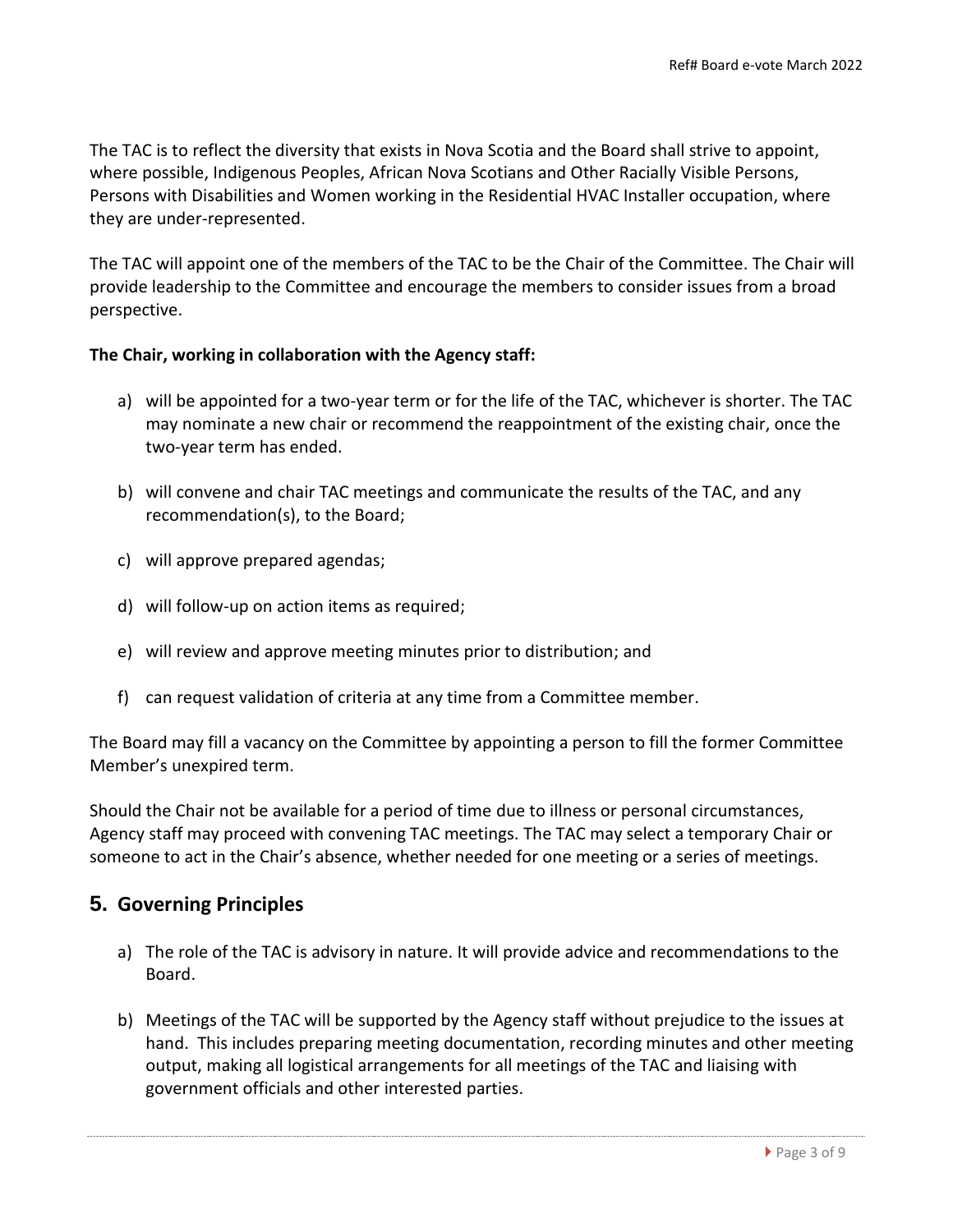- c) All advice and recommendations will be arrived at by consensus.
- d) Meeting quorum will consist of fifty percent (50%) of the current voting membership (excluding vacant seats), plus the Chair or acting Chair of the TAC.
- e) TAC members are to encourage open and forthright examination of all issues at TAC meetings and, when conflict arises among competing interests, act in the greatest interest of Nova Scotians.
- f) TAC members are to ensure public interest is considered in its decisions and actions.
- g) The TAC may request input from Agency staff and such other interested parties, experts and members of the industry as it deems advisable to fulfill the TAC's mandate.

#### **6. Roles and Responsibilities of the Members**

Committee members are entrusted to direct the activities of the TAC in the interest of the Residential HVAC Installer occupation. Individual Committee members are expected to:

- a) adhere to the TAC's Terms of Reference;
- b) participate in good faith in all the activities of the TAC and attempt to achieve consensus in all recommendations the TAC may deliberate on;
- c) review and consider all documentation prepared for or by the TAC;
- d) as appropriate, maintain strict confidentiality with respect to the business and discussions of the TAC, and materials provided to or produced by the TAC;
- e) communicate the status and decisions of the TAC to industry, Indigenous Peoples and other partners as per Board policy and as directed by the Board;
- f) be aware of concerns, challenges, and perspectives of other Committee members and interested parties in order to participate in Committee discussions on a basis consistent with their role;
- g) attend meetings either in person or via teleconference / video-conference;
- h) be prepared for Committee meetings and represent views and perspectives of their industry constituents as well as their own. Once individual views are communicated, Committee members are expected to work together to achieve consensus;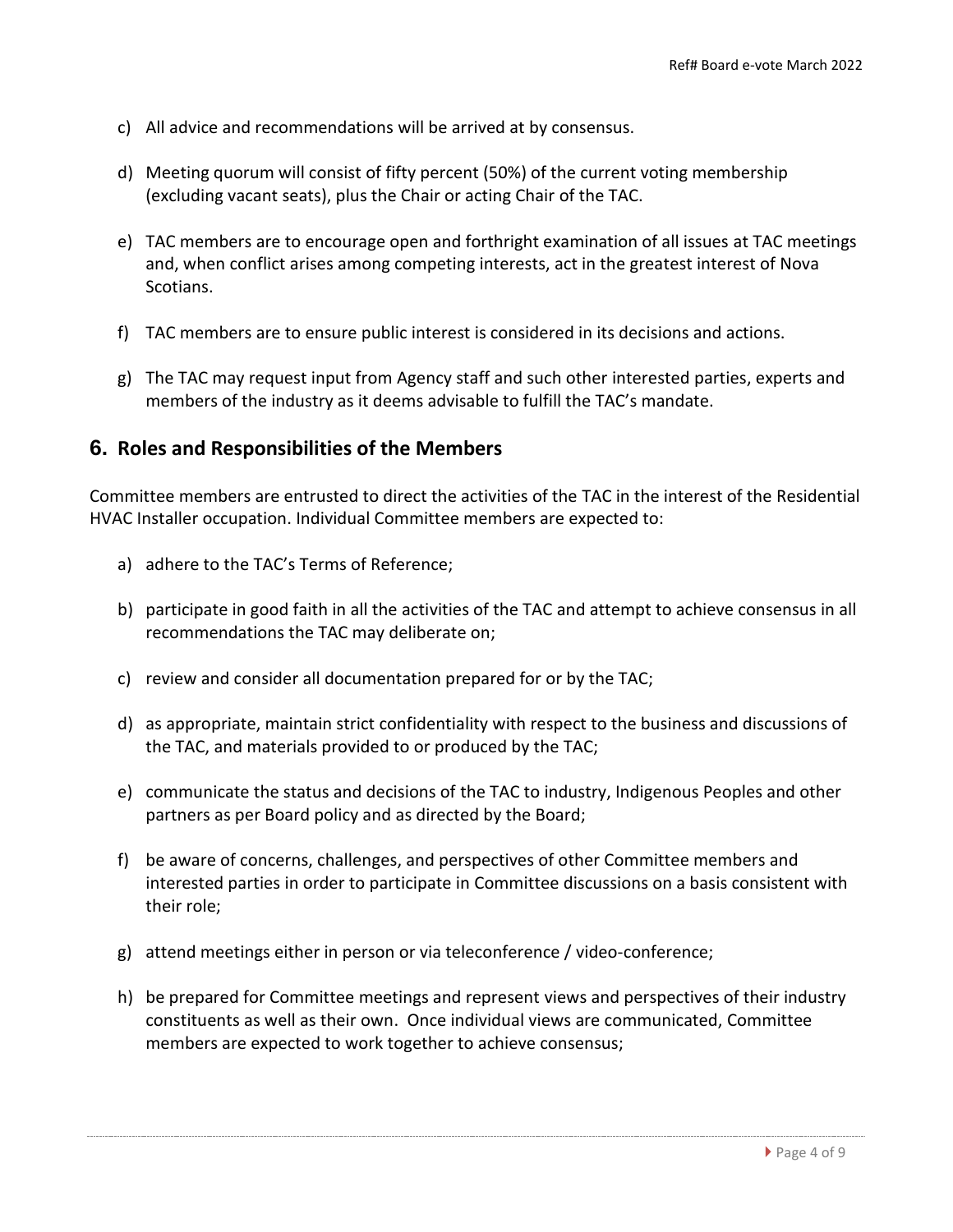- i) be equally responsible and accountable for providing direction and oversight for all aspects for the recommendation to the Board;
- j) be bound to support recommendations made by the Committee in internal and external communications;
- k) provide reasonable advance notice to Agency staff in the event they cannot attend a scheduled TAC meeting;
- l) notify the Chair of the Committee regarding changes to their eligibility criteria; and
- m) provide feedback on the effectiveness of the Committee through the completion of an evaluation. The TAC Evaluation Form is attached.

#### **7. Meetings**

- a) In consultation with Agency staff, the Chair shall schedule meetings as necessary to accomplish tasks on the workplan.
- b) The inaugural meeting of the TAC will require that all members be available. Meetings may be held by teleconference call or video conference.
- c) Agendas for all meetings will be prepared by the Chair with support of Agency staff and circulated to members in a timely manner in advance of the meeting date.
- d) Non-voting persons may be permitted to attend and participate in discussions in an advisory role when deemed necessary by the members of the TAC.
- e) When held in-person, locations for meetings should take the travelling convenience and availability of the group members into consideration.
- f) Meetings of the TAC will be supported by the Agency staff without prejudice to the issues at hand. This includes preparing meeting documentation, recording minutes and other meeting output, and making all logistical arrangements for all meetings of the TAC.
- g) Agency staff will also provide support to the TAC members in the drafting of a final report and recommendations to the Board.
- h) The time commitment for the completion of the TAC mandate and tabling of recommendations should be detailed on the TAC workplan as an indication of the duration on the TAC.

#### **8. Attendance**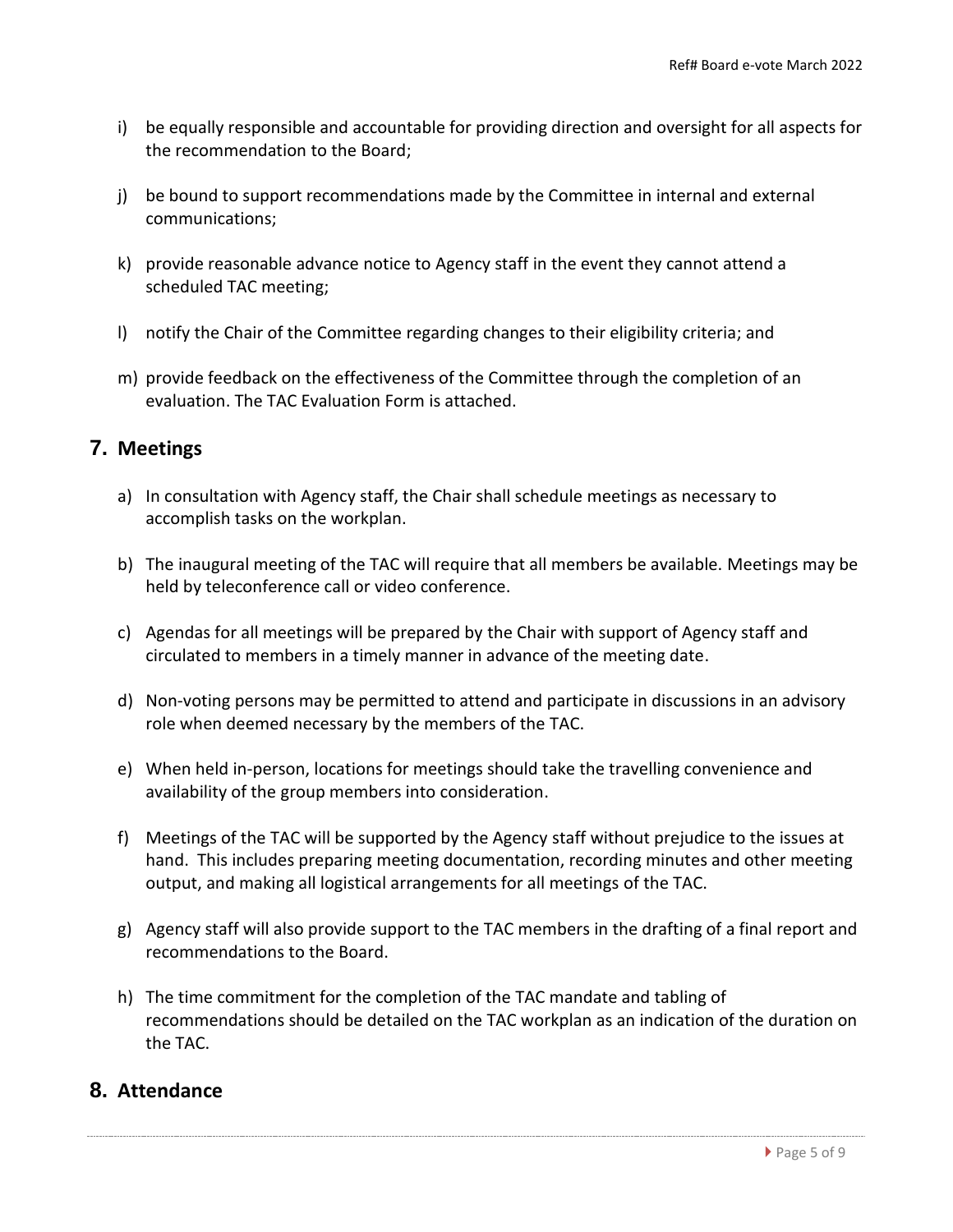Committee members are expected to be available to attend meetings. If a member of the TAC fails to attend three (3) consecutive meetings without reasonable cause, the membership status of the member will be reviewed.

#### **9. Decision Making**

All advice should be made by consensus. As such, it is important that all issues and concerns of TAC members be raised and discussed at TAC meetings. In the event the TAC is unable to reach a consensus, divergent views/positions will be noted in meeting minutes. If consensus cannot be reached, then the options will be presented to the Board for decision.

#### **10. Remuneration and Expenses**

Each member and the Chair of the TAC shall be paid remuneration and shall be reimbursed for actual and reasonable expenses necessarily incurred by them in fulfilling their duties as members of the TAC as follows:

- a) \$200 for each TAC meeting that exceeds 3.5 hours in length and involves preparatory time on behalf of the member to participate fully in the meeting;
- b) \$100 for each TAC meeting that exceeds 30 minutes and less than 3.5 hours in length;
- c) TAC members who travel over 200kms to attend TAC meetings will receive a travel amount of \$200 roundtrip in addition to actual and reasonable expenses incurred during travel (there are standard per diem amounts for meals and fuel); and
- d) any member traveling less than 200kms may claim travel expenses at the government rate only.

#### **11. Accountability**

The TAC will be accountable to the Board and provide regular progress reports to the Board. Although TAC members will be expected to conduct themselves as independent advisors, an affiliation with apprenticeship activities will enable a strong foundation for the provision of advice as it pertains to the Residential HVAC Installer occupation.

If a TAC member finds it necessary to resign from the Committee, a letter to that effect should be sent to the Committee Chair and Agency staff.

All TAC members are required to sign the Code of Practice as required by Board policy.

Should there be a performance issue identified concerning the Chair of the TAC, a non-confidence vote may be taken.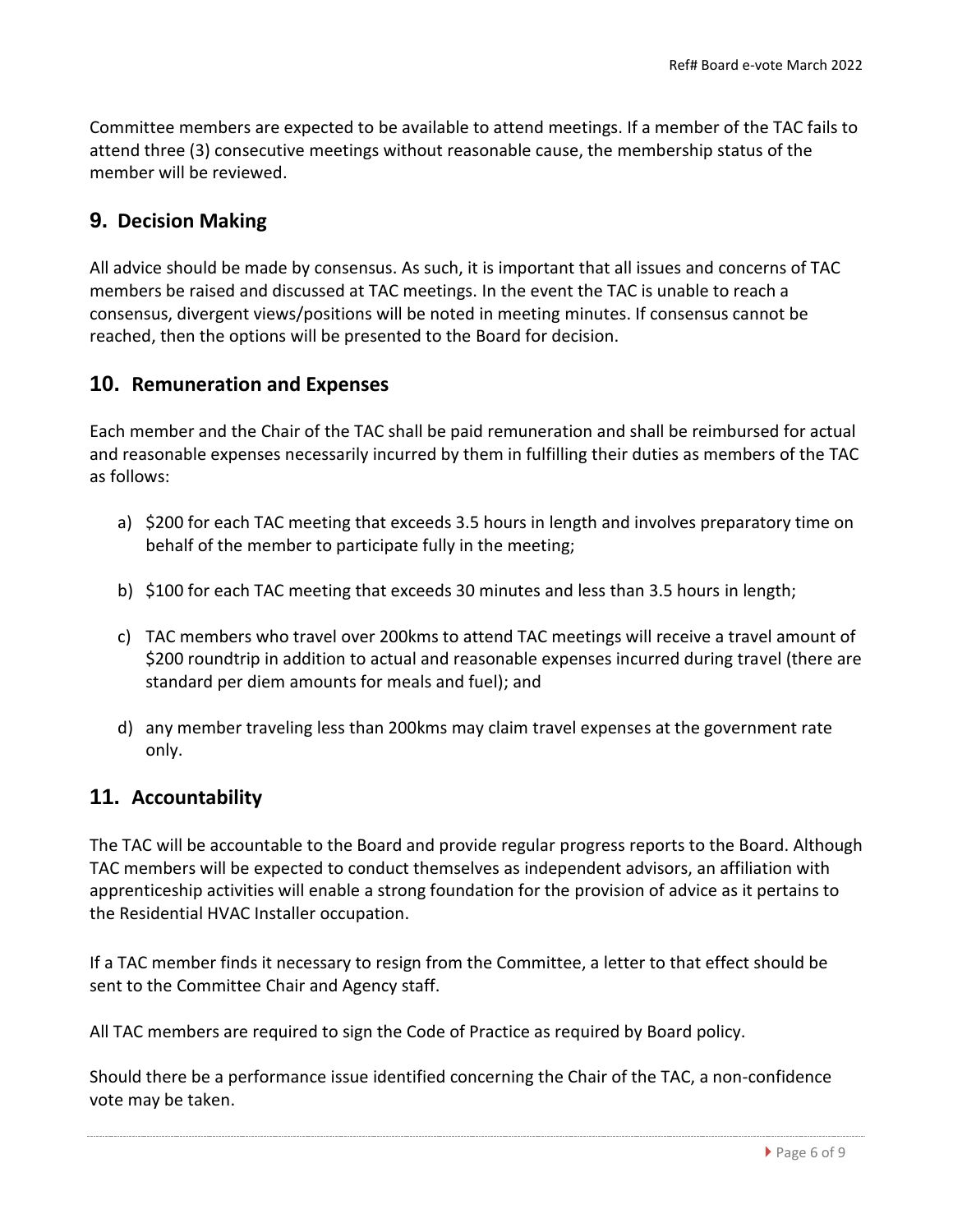# **Nova Scotia Apprenticeship Agency Residential HVAC Installer Trade Advisory Committee Code of Practice**

As a Residential HVAC Installer Trade Advisory Committee Member, I agree to:

- Be an ambassador and representative of the Agency
- Attend meetings on a regular basis and prepare in advance of the meeting
- Contribute to the Committee's perspective and wisdom by sharing knowledge and experience
- Listen and consider the opinions of others
- Encourage diversity and inclusiveness as they pertain to the Committee's mandate
- Raise issues that are relevant to the TAC and its mandate at TAC meetings following established committee processes, and not through alternate channels
- Support decisions that are made by the Committee
- Treat Committee matters confidentially, as appropriate, and respect communications protocol
- Declare conflicts of interest as required
- Conduct myself in a manner consistent with the TAC Terms of Reference

| Signature:  |  |
|-------------|--|
| Print Name: |  |
| Title:      |  |
| Date:       |  |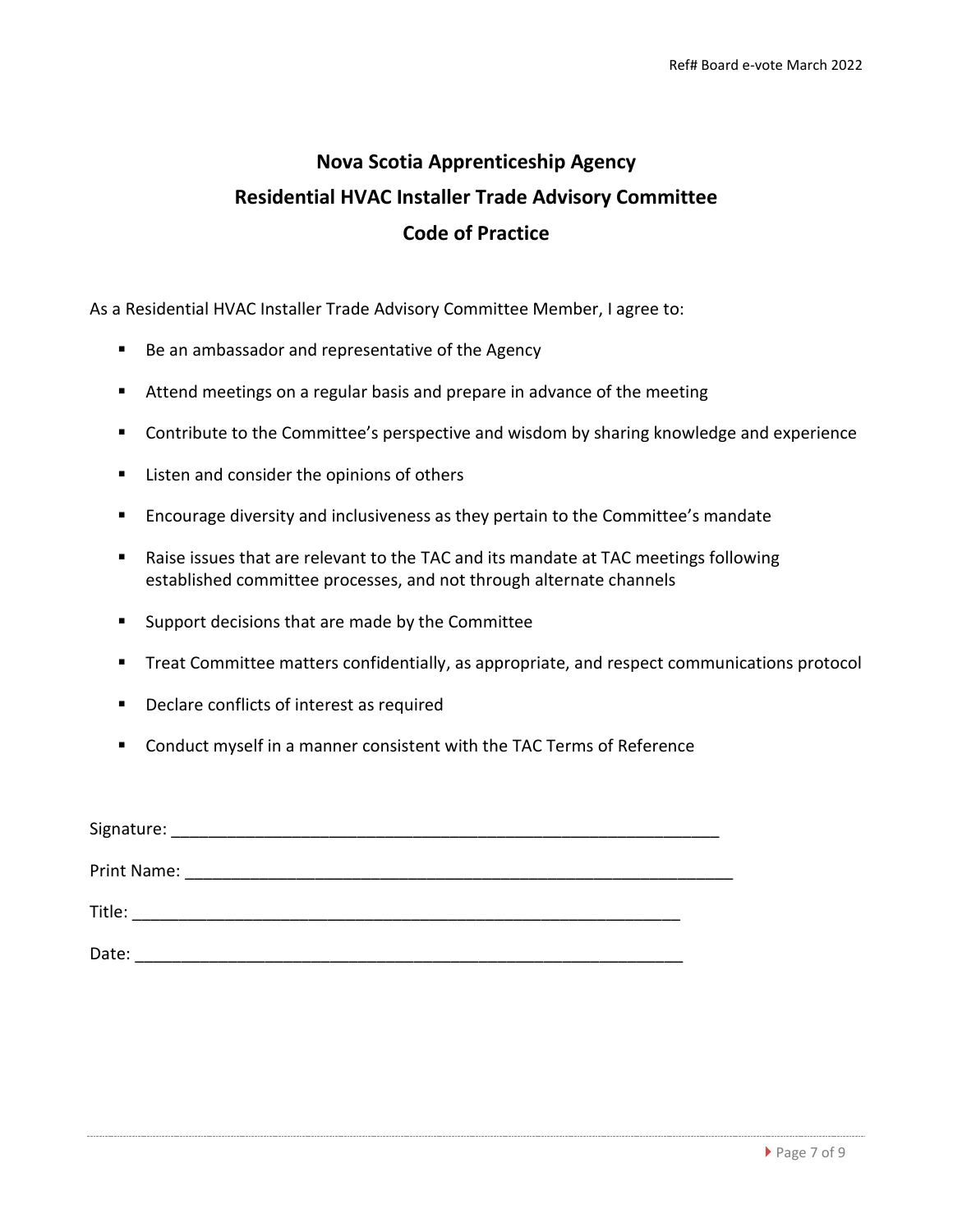#### **Trade Advisory Committee (TAC) Evaluation Form**

As part of roles and responsibilities, TAC members are expected to provide feedback on the effectiveness of the Committee through the completion of an evaluation. This evaluation form is divided into 3 sections: (1) Self-assessment,

- (2) Committee meetings, and
- (3) Agency support.

#### *Policy # A7: The TAC's Mandate is as follows (excerpt from the Terms of Reference):*

- *The TAC will advise, make recommendations and provide supporting rationale to the Apprenticeship Board ('Board')* on *matters assigned to it by the Board.*
- *- The TAC is expected to engage and consult with employers, employees and unions regarding trade-specific issues assigned to the TAC by the Board.*
- *- The TAC may be responsible to develop a workplan, including deliverables and timeframes for approval by the Board.*

|    |                                                                   | Strongly |                 |         |       | Strongly |
|----|-------------------------------------------------------------------|----------|-----------------|---------|-------|----------|
|    | (1) Members' self-assessment                                      | disagree | Disagree        | Neutral | Agree | agree    |
|    |                                                                   | 1        | $\mathcal{L}$   | 3       | 4     | 5        |
| а. | Knowledge and subject matter expertise in                         |          |                 |         |       |          |
|    | contributing to the work of the TAC                               |          |                 |         |       |          |
|    | I am actively involved in the trade                               | ш        | $\Box$          | $\Box$  | Ш     | Н        |
|    | I demonstrated competency and<br>understanding                    | п        | П               |         | П     | П        |
|    | I reflected the balance of interests of the<br>mandate            |          | $\mathbb{R}^n$  | П       | П     | Н        |
|    | I understood, considered and reflected<br>diversity and inclusion | ш        | $\mathbb{R}^n$  | $\Box$  | П     | п        |
| b. | <b>Participation</b>                                              |          |                 |         |       |          |
|    | I arrived prepared and participated in the                        |          | П               |         | П     | П        |
|    | discussions                                                       |          |                 |         |       |          |
|    | I consistently attended meetings                                  |          | П               |         | п     | п        |
|    | I provided reasonable advance notice in the                       |          | П               |         |       | П        |
|    | event I cannot attend a scheduled meeting                         |          |                 |         |       |          |
| c. | <b>Collaboration and communication</b>                            |          |                 |         |       |          |
|    | I had open respectful discussions on issues                       | П        | П               | П       | П     | П        |
|    | related to the mandate                                            |          |                 |         |       |          |
|    | I listened to and considered new ideas,                           |          | П               | П       | П     | П        |
|    | opposing positions and opinions                                   |          |                 |         |       |          |
|    | I observed the member Code of Practice                            |          | П               | П       | П     | П        |
|    |                                                                   | Strongly |                 |         |       | Strongly |
|    | (2) Committee meetings                                            | disagree | <b>Disagree</b> | Neutral | Agree | agree    |
|    |                                                                   | 1        | $\mathcal{P}$   | 3       | 4     | 5        |
|    | a. Leadership                                                     |          |                 |         |       |          |